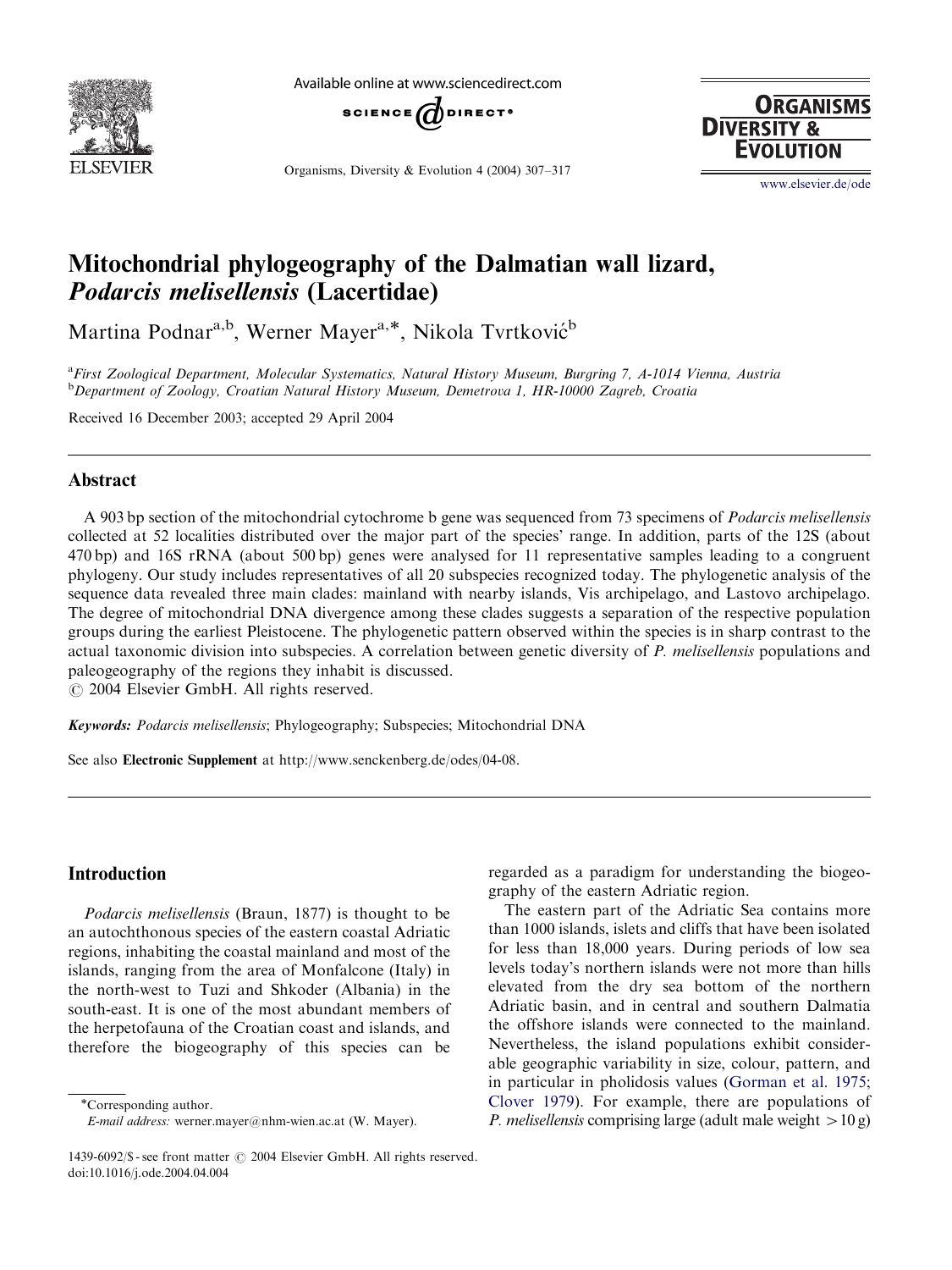jet-black lizards, others with small (adult males about 5 g) brown lizards with a solid green mid-dorsal area, and still others in which pigmentation is highly patterned ([Gorman et al. 1975](#page-9-0)).

The great eagerness for describing subspecies, especially concerning insular isolates, that was very common from the end of 19th to the middle of the 20th century led to the description of 20 subspecies of P. melisellensis, of which 19 represent insular isolates and 17 are even restricted to a single islet each (see [Tiedemann and](#page-10-0) [Henle 1986\)](#page-10-0). These subspecies were described on the basis of morphometric characters by means of a highly subjective approach, the so-called ''conventional'' procedure for describing subspecies [\(Thorpe 1987\)](#page-10-0). Although the mainland populations inhabit the majority of the distribution range of the species, these were never included in comparative studies ([Gorman et al. 1975;](#page-9-0) [Clover 1979;](#page-9-0) [Thorpe 1980](#page-10-0)). Radovanović (1956) described new subspecies of P. melisellensis on the basis of very small samples not likely to include all colour variants occurring in local populations ([Clover 1979\)](#page-9-0). Moreover, according to our experience, the diagnostic features given for some subspecies are incorrect. Therefore, it is not suprising that several former investigations based on morphometric and allozyme data [\(Gorman](#page-9-0) [et al. 1975;](#page-9-0) [Clover 1979](#page-9-0); [Thorpe 1980\)](#page-10-0) revealed relationships between populations that clearly differ from current taxonomy.

At present, we are dealing with a paradoxical taxonomic situation: on the one hand, most subspecies inhabit relatively small geographic areas, and on the other, all populations from islands close to the mainland that are not ascribed to a distinct subspecies are by default considered as belonging to P. m. fiumana. A similar situation is found with  $P$ . m. lissana concerning the populations on the islets around Vis.

Since the large number of doubtful subspecies does not contribute to but rather obscures the understanding of the phylogeography of the species ([Thorpe 1980\)](#page-10-0), one goal of the present investigation was to test whether mitochondrial haplotypes of P. melisellensis populations match the existing subspecies-level taxonomy. Another aim was to reveal the phylogeographic pattern of P. melisellensis populations, and to explain it as a result of the geological history and geographical features of the regions they inhabit.

## Material and methods

We investigated 73 specimens of *P. melisellensis* from the mainland (eight specimens, eight localities) and from 40 islands (65 specimens, 45 localities), including all presently recognized subspecies (see Organisms Diversity and Evolution Electronic Supplement 04-08, Part 1) and covering almost the entire distribution range of the species ([Fig. 1\)](#page-2-0). Sequences of *P. muralis muralis* (Austria, Baden), P. sicula sicula (Italy, Sicily, Mti. Peloritani), and P. sicula campestris (Croatia, Split) were included in the analyses as outgroup taxa (Electr. Suppl. 04-08, Pt. 1).

DNA was extracted from deep-frozen or ethanolpreserved soft tissues and tail tips by standard phenolchloroform protocols ([Sambrook et al. 1989\)](#page-9-0). In order to discriminate the authentic mitochondrial sequences from possibly present nuclear pseudogenes, mitochondrial DNA was purified from nine samples (SVE1, BRU3, VIS2, JAB2, ZEZ, KAM1, LAS1, BIS3, and SAN2) by the method described by [Beckman et al.](#page-9-0) [\(1993\)](#page-9-0).

Polymerase chain reactions (PCR) were performed on an Eppendorf 'Mastercycler personal' thermocycler, using the primers listed in Electr. Suppl. 04-08, Pt. 2. Twenty-five-ul reactions were used, containing PCR buffer with  $1.5 \text{ mM } MgCl<sub>2</sub>$ ,  $0.2 \text{ mM }$  each of dNTPs,  $0.4 \mu M$  of each primer,  $0.5 \mu$  of Taq polymerase (Pharmacia), and approximately 100 ng of genomic DNA. When purified mitochondrial DNA served as a PCR template,  $2\%$  of total DNA obtained from approximately 10 mg of tissue was used. Amplification conditions involved an initial denaturation step of 2 min at 94 °C; 35 cycles of 10 s at 95 °C, 20 s at 50 °C, 90 s at 72 °C, and a final extension step of 7 min at 72 °C. PCR products were purified with the PCR products purification kit (Roche). Sequencing was carried out by MWG-BIOTECH (Ebersberg, Germany) with the primers listed in Electr. Suppl. 04-08, Pt. 2.

### Sequence data and phylogenetic analyses

A 903 bp section of the cytochrome b (cyt b) gene was sequenced from all 73 samples included in the study, while ribosomal sequences (about 470 bp of 12S, 500 bp of 16S rRNA) were obtained from 11 samples. Sequence alignments were made using ClustalX ([Thompson et al.](#page-10-0) [1997](#page-10-0)) and corrected by eye. The basic sequence statistics, pairwise comparison of uncorrected sequence divergence (p-distance), corrected sequence divergences (Kimura two-parameter; [Kimura 1980\)](#page-9-0), and nucleotide composition, were analysed with MEGA version 2.1 ([Kumar et al. 2001](#page-9-0)). Correlation plots of sequence divergences (p-distances) among the three gene fragments were made in order to reveal differences in evolutionary rates.

Analyses were conducted on combined and individual data sets separately, using the neighbor-joining method (NJ; [Saitou and Nei 1987\)](#page-9-0) on Kimura-2-parameter distances as implemented in MEGA, and Maximum Parsimony (MP; [Camin and Sokal 1965;](#page-9-0) [Swofford et al.](#page-9-0) [1996](#page-9-0)) as implemented in PAUP.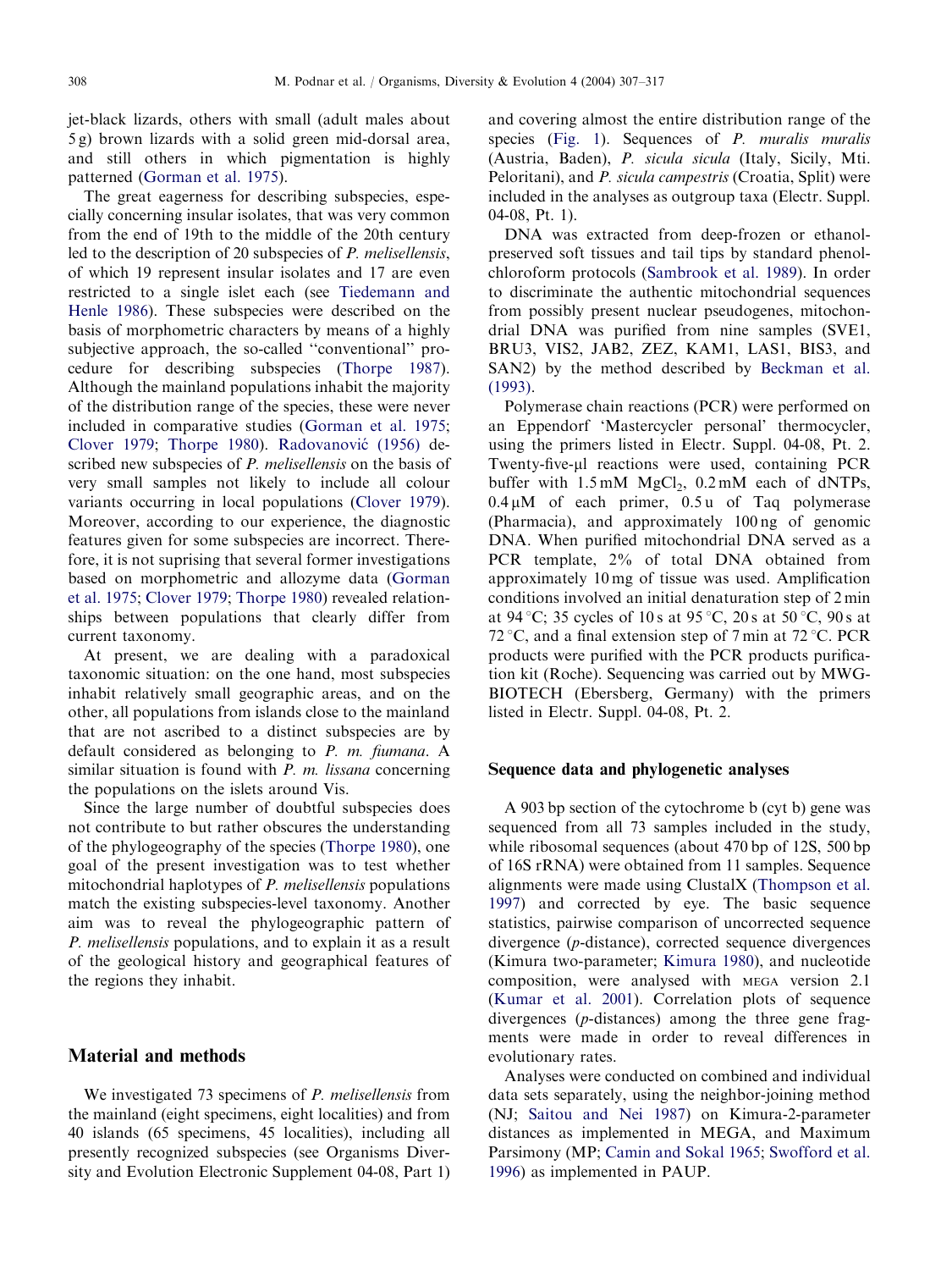<span id="page-2-0"></span>

Fig. 1. Maps of the eastern Adriatic (a: overview, b–e: details) showing sampling localities for specimens used in molecular analyses; sample codes as in Electronic Supplement, Part 1. Grey shading=distribution range of P. melisellensis; dashed line=ancient course of Neretva river. Fig. 1a also shows correlation between geographic distribution of clades and main topology of phylogenetic tree (NJ/MP) based on cytochrome b sequences;  $FN = "northern$  fiumana" clade,  $FS = "southern$  fiumana",  $M = "melisellensis",$ L=''Lastovo'' clade.

The congruence of 12S and 16S rRNA sequence data was tested with a partition homogeneity test (PAUP Version 4.0b10; [Swofford 2002](#page-9-0)). Since the test revealed no significant conflict between fragments ( $P = 0.2$ ), the sequences of 12S and 16S rRNA were concatenated for all further analyses. The sequences of the cyt b gene,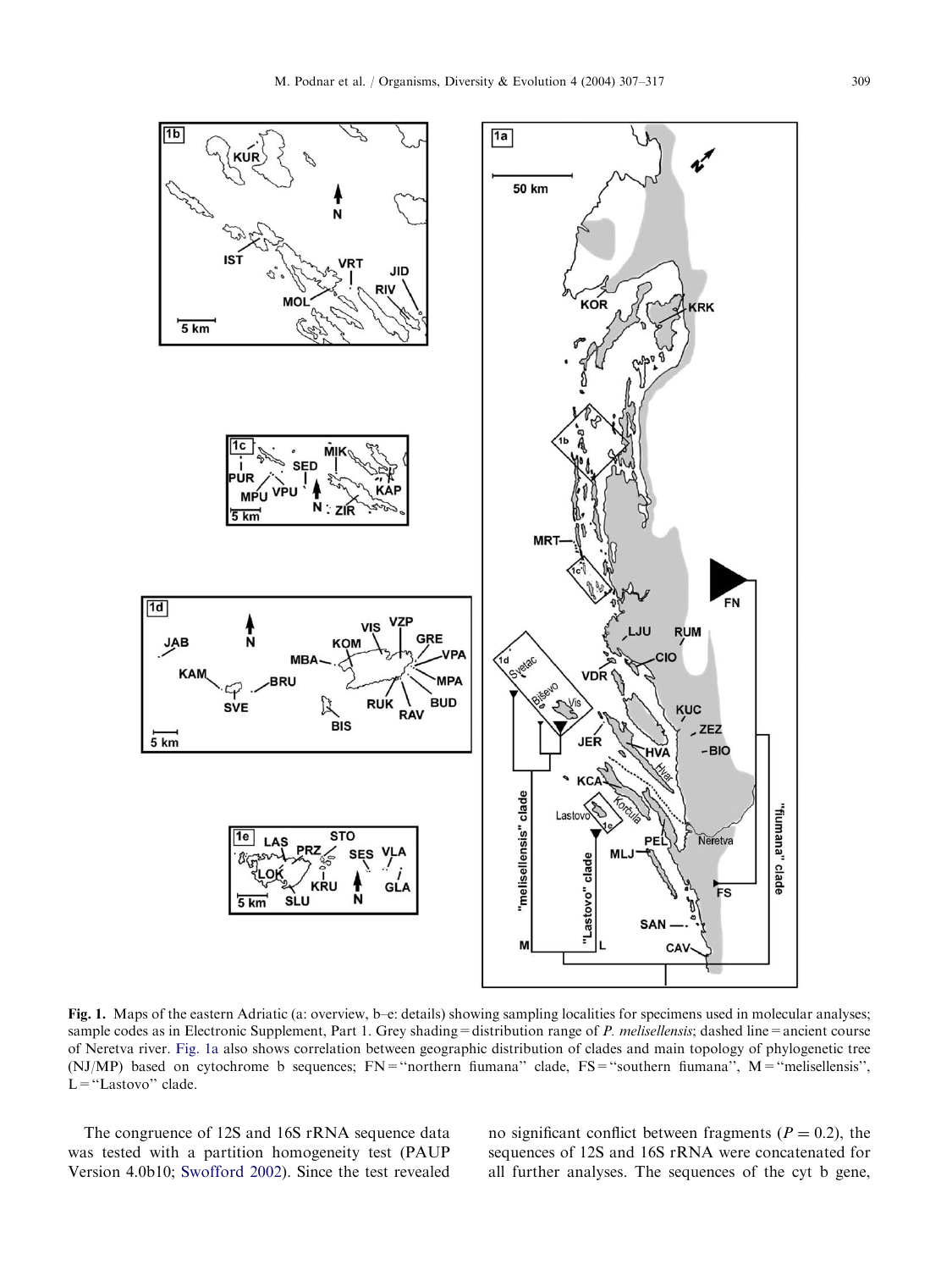|                          | Cytochrome b                    |                            |                  | $12S+16S$ rRNA             |                            |                  |
|--------------------------|---------------------------------|----------------------------|------------------|----------------------------|----------------------------|------------------|
| (A)<br>Fiumana           | Fiumana<br>$0.1 - 1.3$          | Melisellensis              | Lastovo          | Fiumana<br>$0.1 - 0.7$     | Melisellensis              | Lastovo          |
| Melisellensis<br>Lastovo | $5.5 - 6.5$<br>$5.9 - 6.4$      | $0.1 - 1.3$<br>$4.5 - 5.4$ | $0.1 - 0.4$      | $1.6 - 2.2$<br>$1.8 - 2.1$ | $0.1 - 0.7$<br>$1.8 - 2.3$ | 0.1              |
| (B)<br>Northern fiumana  | Northern fiumana<br>$0.1 - 0.4$ |                            | Southern fiumana | Northern fiumana<br>0.1    |                            | Southern fiumana |
| Southern fiumana         | $0.8 - 1.3$                     |                            | $0.1 - 0.3$      | $0.5 - 0.7$                |                            | 0.1              |

<span id="page-3-0"></span>Table 1. Percentages of uncorrected pairwise sequence divergence (p-distances): (A) within and between main clades, (B) within and between subclades of the ''fiumana'' clade

which were obtained from a much larger sample, were analysed separately. NJ and MP analyses of combined data sets for all three partitions were also performed. For NJ analysis, gaps in the alignments of 12S and 16S rRNA sequences were handled by means of pairwise deletion. Statistical support for nodes was estimated by bootstrapping (2000 replicates). For MP analysis, all sites and nucleotide substitutions were weighted equally, and gaps in ribosomal sequences were treated as fifth character state. MP analyses of all data sets were conducted using the heuristic search mode with 100 repeats, randomized input orders of taxa, and tree bisection-reconnection (TBR) branch swapping. Nonparametric bootstrapping (100 pseudoreplicates, 10 addition-sequence replicates for MP) was used to assess the stability of internal branches in cladograms.

In order to examine the shallow population structure and to infer recent population history, a cyt b  $95\%$ parsimony network [\(Templeton et al. 1992\)](#page-9-0) was constructed using TCS (v1.13:2; [Clement et al. 2000](#page-9-0)) software.

## Results

#### Sequence data

A total of 41 different cytochrome b haplotypes were identified. Out of the 109 variable characters, 20% were at the first, 3% at the second, and 77% at the third codon position; 85 variable characters were parsimony informative. The mean transition to transversion ratio was 13.0. Uncorrected  $(p)$  sequence divergence values between haplotypes ranged from 0.1% to 6.5% (Table 1). Translation of DNA data into protein sequences revealed 16 (out of 301) variable amino acid sites. In the alignments of ribosomal sequences 35 characters were variable, 29 of these were informative under parsimony. The mean ratio of transitions to transversions was 3.5. Uncorrected  $(p)$  sequence divergence values between

samples reached up to 2.3% (Table 1). Linear regression of the p-distances of analysed genes (not shown) revealed similar evolutionary rates for 12S and 16S rRNA, and a rate approximately 3 times faster for cyt b.

The cyt b sequences obtained from the purified mitochondrial DNA were identical to those obtained from total genomic DNA, stop codons were absent, and tree topologies obtained independently with each of the three investigated genes matched perfectly. In combination, this provides sufficient evidence that the analysed DNA sequences are not nuclear pseudogenes, but coding mitochondrial sequences.

# Phylogenetic analyses

Phylogenetic analyses revealed a strong phylogeographic structure within P. melisellensis, which was consistent across different methods. Three main mtDNA clades were found designated in the following as the ''fiumana'' (two subclades: FN and FS), "melisellensis" (M), and "Lastovo" (L) clade, respectively (see [Figs. 1 and 2](#page-2-0)).

The maximum parsimony analysis of the cyt b data resulted in 630 most parsimonious trees (length=363,  $CI = 0.771$ ,  $RI = 0.932$ ), that of the  $12S + 16S$  rRNA data in three most parsimonious trees (length=159,  $CI = 0.874$ ,  $RI = 0.873$ ). The MP strict consensus tree derived from the cyt b sequences was largely congruent with the  $12S+16S$  rRNA tree obtained by the same method [\(Fig. 2A](#page-4-0)), as well as with a neighbour-joining tree calculated from combined sequences of all three genes ([Fig. 2B](#page-4-0)). The three main clades are well supported by high bootstrap values and long branches. The ''fiumana'' clade contains two subclades comprising southern (FS) and northern (FN) populations, respectively. While in the most parsimonious network of the cyt b haplotypes the "fiumana" [\(Fig. 3A\)](#page-5-0) and "Lastovo'' [\(Fig. 3B\)](#page-5-0) clades exhibit a simple starburst pattern, the presence of a loop in the ''melisellensis'' clade ([Fig. 3C\)](#page-5-0) indicates that there was more than one most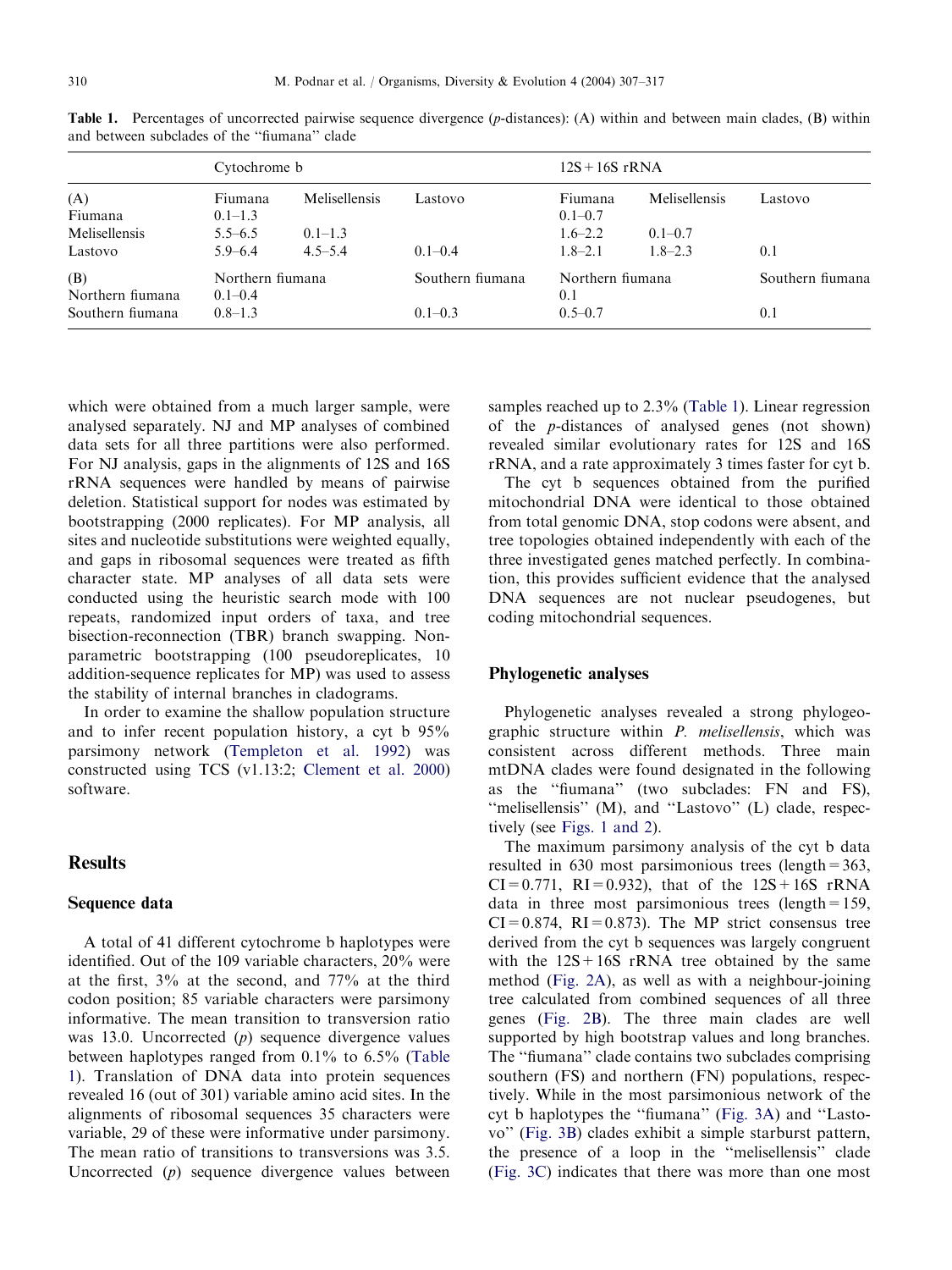<span id="page-4-0"></span>

Fig. 2. (A) Strict consensus cladogram based on maximum parsimony analyses of partial cytochrome b (left) and combined partial 12S and 16S rRNA (right) sequences. Numbers at branches are bootstrap percentages (100 pseudoreplicates). (B) Neighbour-joining tree of Kimura two-parameter genetic distances based on combined data sets (cytochrome b, 12S and 16S rRNA). Numbers at branches are bootstrap percentages (2000 replicates).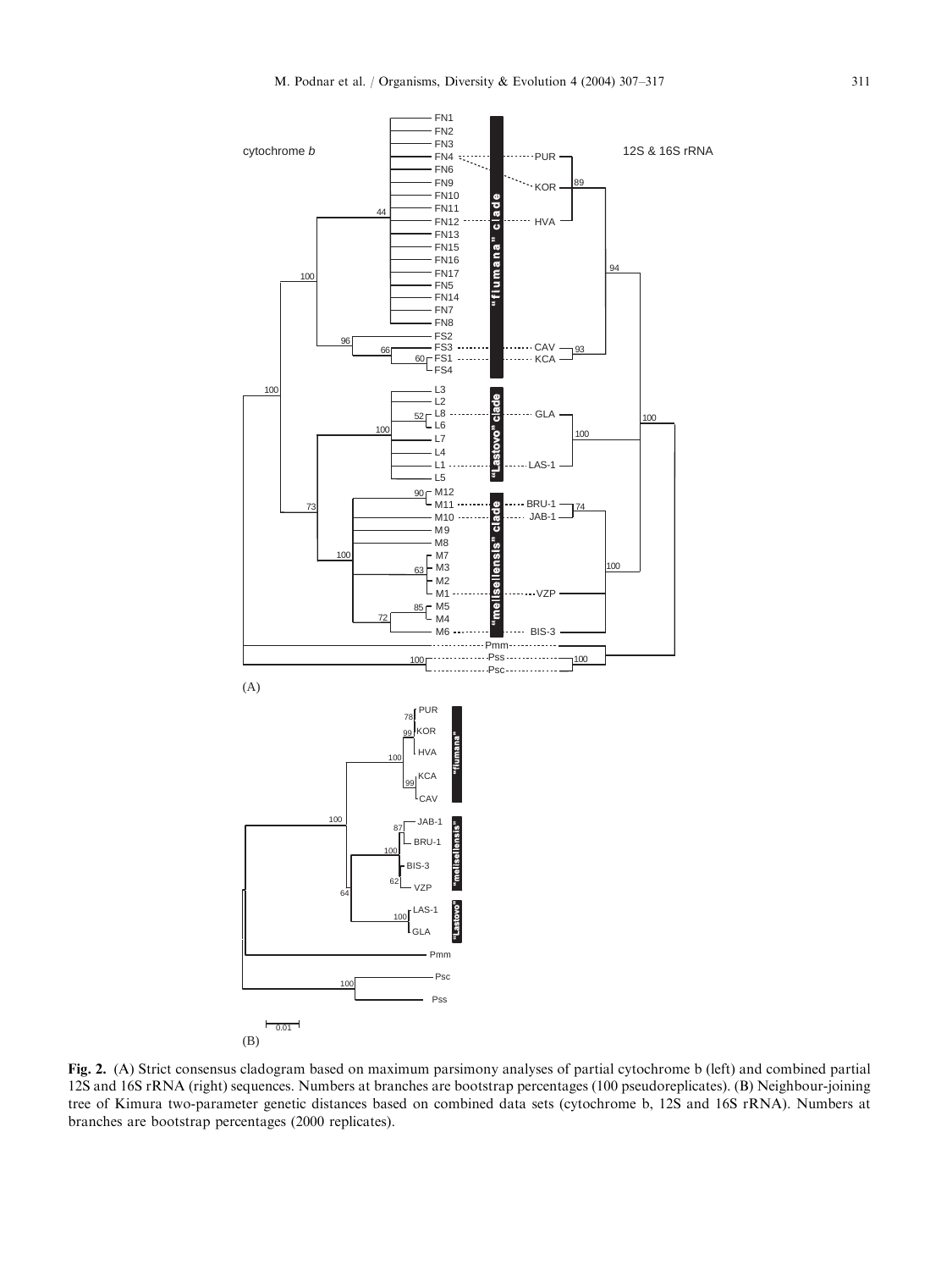<span id="page-5-0"></span>

Fig. 3. Ninety-five per cent parsimony networks of cytochrome b haplotypes in P. melisellensis: (A) "fiumana", (B) "Lastovo", (C) ''melisellensis'' clade. Size of ovals corresponds to haplotype frequencies. Capital letters refer to haplotypes, small letters to subspecies codes: (a) fiumana, (b) bokicae, (c) aeoli, (d) kornatica, (e) thetidis, (f) jidulae, (g) caprina, (h) plutonis, (i) traguriana, (j) mikavicae, (k) lupa, (l) gigantea, (m) curzolensis, (n) lissana, (o) gigas, (p) kammereri, (r) galvagnii, (s) digenea, (t) pomoensis, (u) melisellensis, (?) undescribed.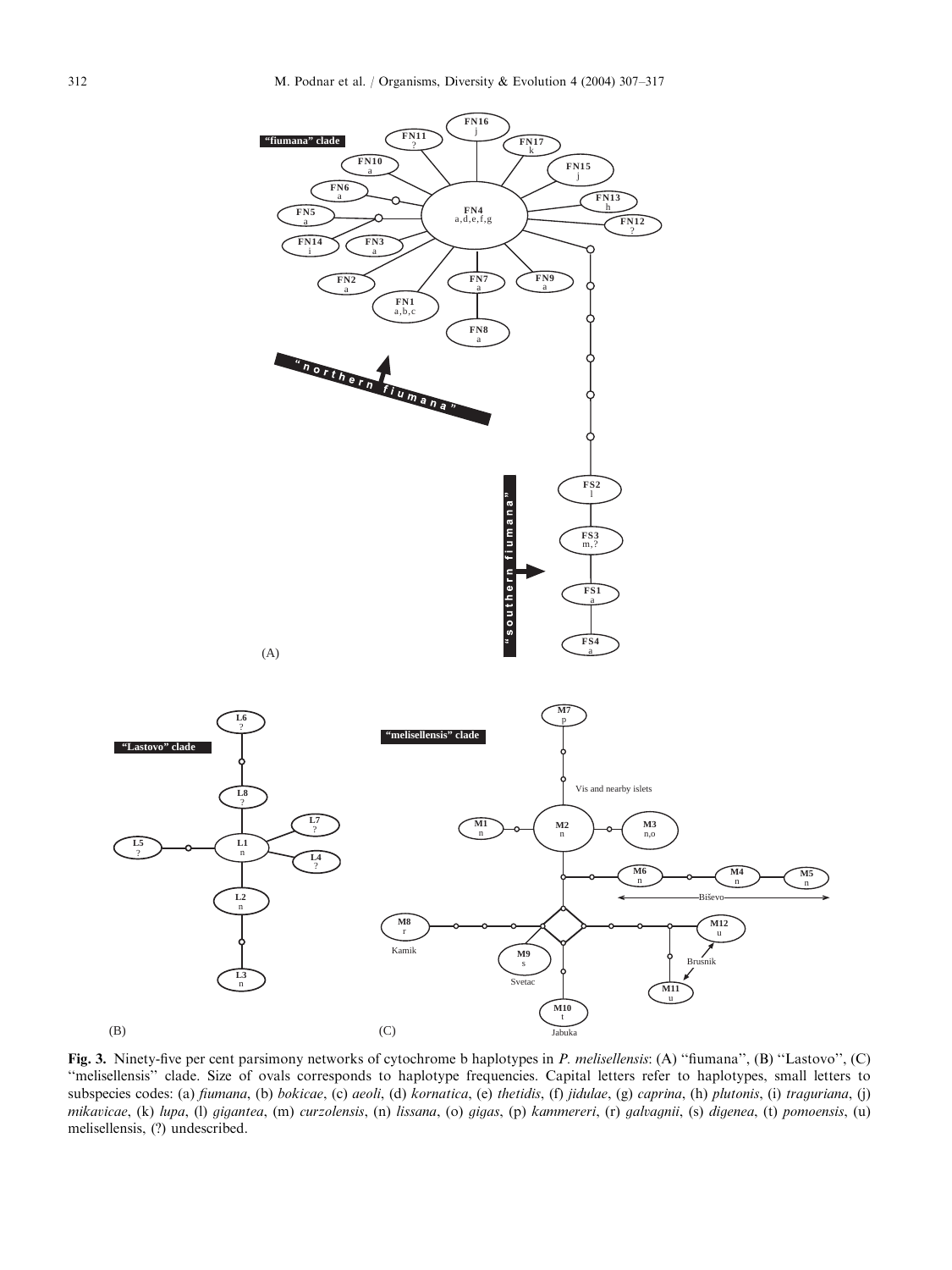parsimonious solution. Since the 95% connection limit was established at 13 steps, the three main clades could not be parsimoniously connected.

The ranges of genetic distance values obtained between and within main clades are shown in [Table 1.](#page-3-0) All three main clades, ''fiumana'', ''melisellensis'' and ''Lastovo'', as well as the two subclades of the ''fiumana'' clade, are monophyletic. Concerning cyt b, the lowest interclade distance is 3.5 times higher than the highest intraclade distance, and the lowest distance between ''southern'' and ''northern fiumana'' haplotypes is twice as high as the highest distance observed within each of the subclades [\(Table 1\)](#page-3-0).

#### **Discussion**

#### Phylogenetic relationships

Our investigation of P. melisellensis revealed three main monophyletic mitochondrial clades [\(Fig. 2A, B](#page-4-0)) which must have been separated for a long period of time: (1) the ''fiumana'' clade, (2) the ''Lastovo'' clade, and (3) the ''melisellensis'' clade ([Fig. 1](#page-2-0)).

The ''fiumana'' clade encompasses the mainland populations and populations from islands closely associated with the mainland. Inside the ''fiumana'' clade, there are two distinct subclades (FN and FS) representing northern and southern populations, respectively. The 95% parsimony network of the ''northern fiumana'' subclade [\(Fig. 3A\)](#page-5-0) reveals a starburst phylogeographic pattern which is, in combination with low nucleotide diversity and high haplotype diversity, the expected signature for a recent radiation [\(Avise 2000\)](#page-9-0). The FN4 haplotype was found in a large number of samples from north of the Neretva river, encompassing a large geographical range: from Koromačno in the north-west to  $\check{Z}$ eževica in the south-east. All other haplotypes from this area are separated from FN4 by one or two nucleotide substitutions. The haplotypes of the southern populations form a distinct group separated by at least six substitutions from the northern haplotypes [\(Fig. 3A\)](#page-5-0).

The ''Lastovo'' clade (L) comprises the populations from Lastovo Island and the islets of the Lastovo archipelago. It represents a homogeneous assemblage of very similar haplotypes [\(Fig. 3B](#page-5-0)), exactly as in the case of the ''northern fiumana'' subclade. Consequently, we can assume that the populations of the whole Lastovo archipelago also are the result of a recent radiation.

The ''melisellensis'' clade (M) encompasses the populations of three adjacent island groups in southern Dalmatia: the island Vis with nearby islets, the island Biševo, and the Svetac Island group. Although the genetic distances between these populations are at a level

similar to those between the subclades ''northern fiumana'' and ''southern fiumana'', the phylogenetic relationships within this clade remain unresolved. Only the populations of Vis Island and nearby islets clearly represent a single genetic stock.

### Lineage ages and phylogeography

Some previous authors have estimated evolutionary rates of the cyt b and 12S rRNA genes in lacertids. Most recently, [Lin et al. \(2002\)](#page-9-0) investigated 12S rRNA sequences of the oriental lacertid genus Takydromus. According to two very different isolation scenarios, they discussed a fast rate of 10% and a slow rate of 1.25% sequence divergence per million years (myr). In their investigation of Lacerta schreiberi, [Paulo et al. \(2001\)](#page-9-0) used three different rates for the cyt b gene: a slow rate of 1.7% as the most probable rate, a standard rate of 2% that also coincided with their estimations for the Gallotia data sets, and a fast rate of 2.85% they considered less plausible. Taking into account that the evolutionary rate of cyt bis three times faster than that of 12S rRNA, the slow rate estimated by [Lin et al.](#page-9-0) [\(2002\)](#page-9-0) would well coincide with the fast rate proposed by [Paulo et al. \(2001\)](#page-9-0). Moreover, immunological albumin distances of  $10-17$  MC'F units between Podarcis species have been found (Lutz and Mayer, unpublished). Assuming that  $100$  MC'F units correspond to a divergence time of 55 myr [\(Wilson et al.](#page-10-0) [1977](#page-10-0)), a separation time of 5.5–8.5 myr can be calculated. Since the sequence differences between the Podarcis species P. sicula, P. muralis, and P. melisellensis are in a range of 6–7% for 12S rRNA genes, an average sequence divergence of 0.9–1.6%/myr is calculated, which fits very well with the slow rate of [Lin et al.](#page-9-0) [\(2002\)](#page-9-0). If we follow this assumption  $(1.25\%$  divergence/ myr), the divergence of 1.5–2.4% found between 12S rRNA haplotypes of the three main clades of P. melisellensis would correspond to a divergence in the earliest Pleistocene, 1.2–1.9 myr ago.

Accepting the commonly used estimate of about 120 m for the eustatic sea level rise during the last 18,000 years following the most recent Pleistocene glacial period (Wurm), probably all Croatian islands (with the exception of Jabuka) were connected to the mainland during the last glaciation. The channel depths of 80–100 m that separate the Vis and the Lastovo archipelagos from one another as well as from the mainland with nearby islands are much greater than in all other channels between islands. However, they are still above the boundary of 120 m, indicating that those archipelagos are not older than 18,000 years. Thus, although intraspecific monophyletic groups distinguished by large genealogical gaps usually arise from long-term extrinsic barriers to gene flow ([Avise et al.](#page-9-0)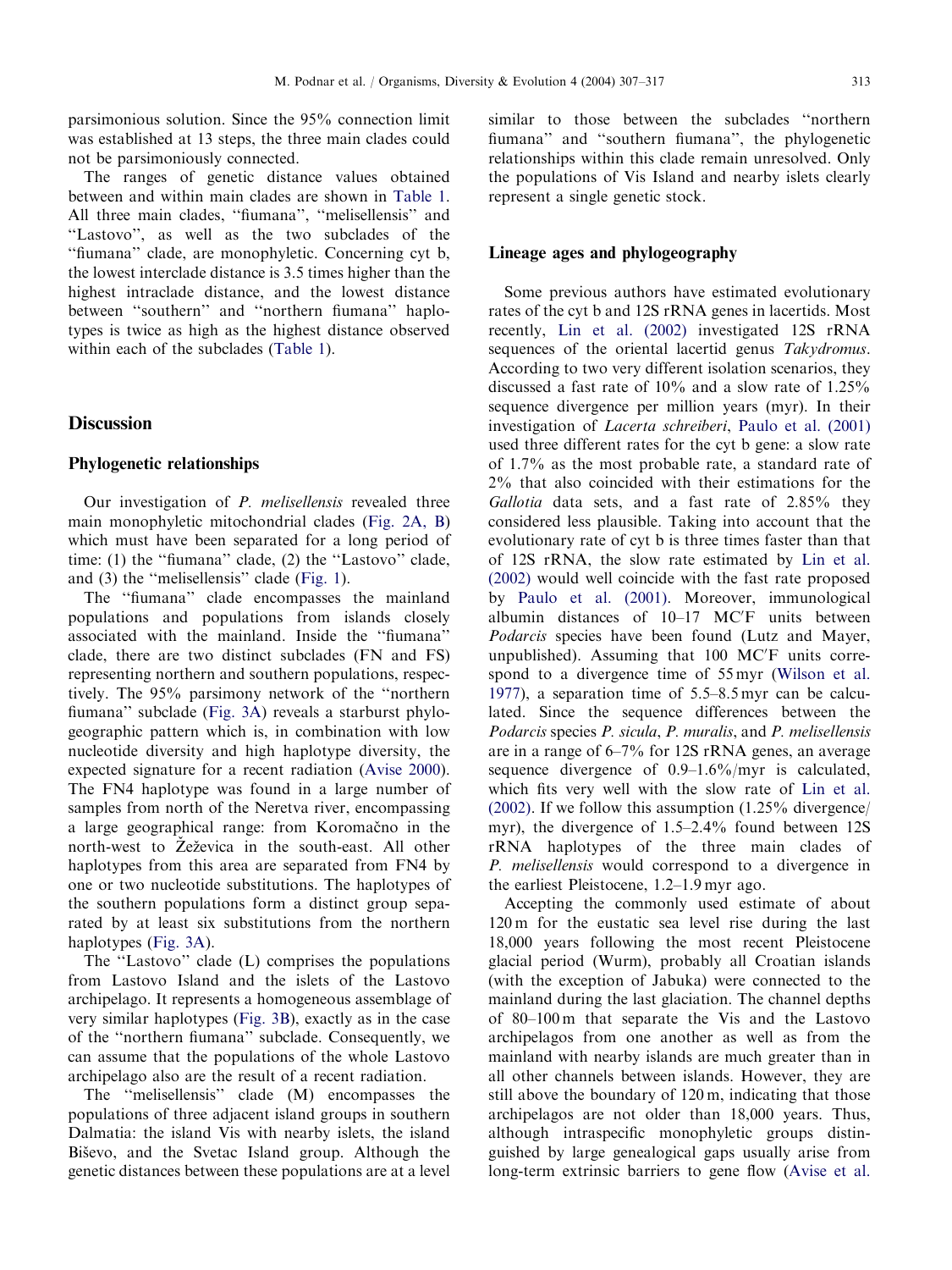[1987](#page-9-0)), the distinctiveness of the ''Lastovo'' and ''melisellensis'' clades cannot be simply explained by a longtime sea barrier preventing gene flow between island populations.

The existing geological data concerning the East Adriatic region are rather poor. However, some interesting facts concerning the paleogeographic evolution of the Apulo-Dalmatic Realm, from the Oligocene to the Pleistocene, were reported by [De Giuli et al. \(1987\).](#page-9-0) The Apulo-Dalmatic Realm represents an area in the Southern Adriatic region formed by structural high blocks, including (among other elements) the Gargano peninsula and the Mid-Adriatic Ridge, the shallow-sea area between the Gargano and the Split-Dubrovnik region, which often emerged but was only discontinuously connected. Particularly interesting for our subject is the paleogeographic history of the area in the time of the late Pliocene and Pleistocene. According to [De Giuli](#page-9-0) [et al. \(1987\),](#page-9-0) an ingressive phase started during the Pliocene and progressed until the early Pleistocene, causing extensive flooding of the present west Adriatic coast. During the latest Pliocene and the early Pleistocene the sea reached its major extent in the whole Adriatic area. Although the Vis and the Lastovo archipelagos were never cut off from the main landmass during the time from early Miocene to present, it is worth noting that, in the period of 2.2–1.8 myr ago, these two archipelagos became placed very close to the mainland coastline. This time frame quite well matches the presumed age of our three main P. melisellensis lineages, and in our opinion it was then that gene flow between groups became restricted. Although the two archipelagos most probably were not completely isolated islands, there is still a possible explanation for the distinctiveness of the three groups: the area surrounding the archipelagos might have been exposed to frequent sea flooding during ingressive sea phases. During regressive phases salt swamps probably existed, which are not a preferable habitat for P. melisellensis. It is likely that distribution areas were in fact expanding during dry periods, but the migration fronts that eventually came in contact and were able to exchange genetic material became extinct during periods of flooding.

The origin of two subgroups in the ''fiumana'' clade can probably be ascribed to the existence of two separate Wurm glacial refugia, one placed south, the other north of the Neretva river. Gene flow between island populations was interrupted as a result of the last rising of the see level. Although 17 different haplotypes were found in the populations of the ''northern fiumana'' subclade, genetic differences between them are minimal, ranging from 0.1% to 0.4%. The haplotype with the highest frequency in our sample set, FN4, is present in a large geographical area. On the island Krk as well as on the tiny islet Mikavica, several different

haplotypes were found. This suggests a rapid expansion from a smaller area of a single population with multiple haplotypes [\(Avise 2000](#page-9-0)), followed by a very recent isolation of the island populations due to rising sea levels. Although our sample size concerning the ''southern fiumana'' subclade is very small, the pattern is similar to that found in the northern populations.

The southernmost population belonging to ''northern fiumana'' was found on the islet Jerolim near Hvar Island. The population of the next island to the south, Korčula, already belongs to "southern fiumana". The southernmost mainland population belonging to ''northern fiumana'' was found in the Biokovo mountains, but a ''southern fiumana'' haplotype was found on the Pelješac peninsula. The genetic distances between samples of both subclades indicated that there is no considerable difference between the mainland and nearby islands. In other words, today's distribution of both subclades can be regarded as remnants of subrecent continuous areas. We assume that the border between the two ''fiumana'' subclades is located between the islands Hvar and Korčula. The most plausible explanation for this border is that it represents the extension of the course of the Neretva river. Before the rise of the see level, the Neretva flowed between today's islands Hvar and Korčula [\(Hydrographic Institute of](#page-9-0) [the Republic of Croatia 1994\)](#page-9-0), and thus could have divided the ranges of two ''fiumana'' groups. Even today the wide, swampy Neretva valley does not present suitable habitat for P. melisellensis, and it can be assumed that it still serves as a barrier to gene flow between the northern and southern ''fiumana'' subclades. On the other hand, a limited amount of genetic exchange between the two groups cannot been excluded, particularly because of several records of P. melisellensis from the Neretva region ([Tiedemann and Henle 1986\)](#page-10-0). However, the latter all came from inland localities in the Neretva valley where ecological characteristics better meet the preferences of P. melisellensis. Nevertheless, we presume that this contact occurred only recently, because during the harsh conditions of the Wurm period this area was probably not inhabited by the species.

The pattern of divergence within the ''Lastovo'' clade ([Fig. 3B](#page-5-0)) is similar to that of the ''fiumana'' subclades. Probably, the populations of the small islets of the Lastovo archipelago were separated from the main island only recently. We therefore estimate the separation to have occurred at about the same time as between the island populations of ''northern fiumana'', i.e. as a consequence of the latest rising of the sea level.

The maximum distances between haplotypes observed within the "melisellensis" clade  $(1.3\%)$  lie in the same range as between the two ''fiumana'' subclades, but the phylogenetic pattern is more complicated. The haplotypes found on the Vis archipelago, on Biševo Island as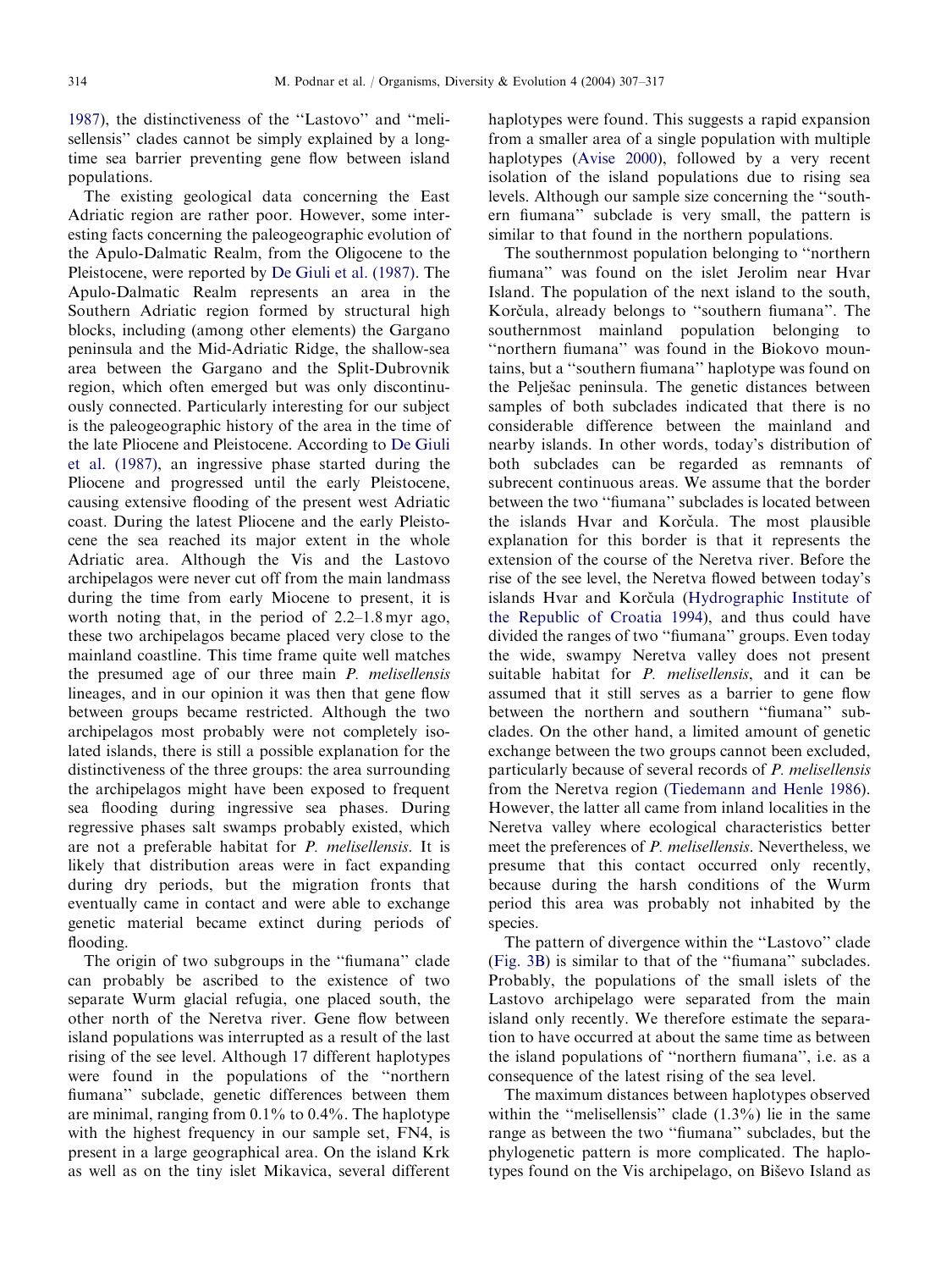well as on the islands of the Svetac Island group, stand somewhat separated but not as much as the ''fiumana'' subclades. The haplotypes of the Svetac archipelago populations are more divergent than those within the other island groups. Although the two small islands of Brusnik (M11, M12) and Kamik (M8) might be considered as fringing islands of Svetac, neither of their lizard populations shows particularly strong affinity with Svetac (M9) [\(Fig. 3C](#page-5-0)). The same result was obtained in a previous allozyme study ([Gorman et al.](#page-9-0) [1975](#page-9-0)). The haplotype from the distant islet Jabuka (M10) is more similar to that of the Svetac population than are the haplotypes of the populations from its fringing islands (M8, M11, M12). That could be an indication for a rather recent over-water colonisation of Jabuka.

#### Taxonomic implications

In general, the phylogenetic relationships revealed in this study on the basis of mitochondrial DNA sequences are not in accordance with the current division of subspecies in *P. melisellensis*.

Thirteen of the 20 recognized subspecies fall into the ''fiumana'' clade, ten of them to its northern and two to its southern subclade, while P. m. fiumana itself appears as part of both ''fiumana'' subclades [\(Fig. 3A](#page-5-0)), making this subspecies paraphyletic from a mitochondrial DNA point of view. On the other hand, in some cases a certain haplotype was associated with different subspecies. For example, the most widespread haplotype, FN4, was found in populations of five subspecies: P. m. fiumana, kornatica, thetidis, jidulae and caprina, and the FN1 haplotype was found in *P. m. fiumana, bokicae* and *aeoli*.

The ''melisellensis'' clade [\(Fig. 3C](#page-5-0)) comprises seven currently accepted subspecies. Six different haplotypes were found in populations assigned to *P. m. lissana* from the Vis archipelago, one of them (M3) was found also in P. m. gigas. The most remote haplotype found within the Vis island group, M7 (P. m. kammereri from Mali Barjak), is still closer to the M2 haplotype than the haplotypes observed within the *P. m. lissana* population from Biševo  $(M4 \text{ and } M5)$ . The haplotypes of the remaining subspecies, P. m. galvagnii (M8), digenea (M9), pomoensis (M10), and melisellensis (M11 and M12), are unique, but differences between them and the above-mentioned haplotypes are quite small.

The taxonomic situation with the ''Lastovo'' clade is of particular interest. [Boulenger \(1920\)](#page-9-0) and [Wettstein](#page-10-0) [\(1926\)](#page-10-0) ascribed the Lastovo population to  $P$ . m. lissana, the subspecies originally described from Vis ([Werner](#page-10-0) [1891](#page-10-0)). However, although it has never been described as a distinctive taxon, several former investigations indicated that this population may be different from the populations from Vis. [Wettstein \(1926\)](#page-10-0) named the Lastovo population "the green *lissana*", and [Radova-](#page-9-0)nović [\(1956\)](#page-9-0) emphasised that the Lastovo population differs from that from Vis regarding body size and the number of dorsal scales. In a morphometric analysis performed by [Clover \(1979\)](#page-9-0), the differences between these two populations were greater than between P. m. lissana (from Vis) and four other subspecies of P. melisellensis. Allozyme investigations performed by [Gorman et al. \(1975\)](#page-9-0) revealed that P. m. lissana from Vis is electrophoretically more similar to at least six other recognized subspecies than to the homonymous population from Lastovo. Our mitochondrial DNA data confirm these results: The haplotype group found in the Lastovo archipelago is separated by a large genetic distance from P. m. lissana from Vis, and the subspecies *P. m. lissana* thus appears as a paraphyletic assemblage.

The taxonomy of a group should be consistent with its evolutionary history ([Frost and Hillis 1990](#page-9-0)). It is often the case that the deepest phylogeographic partitions in intraspecific mtDNA gene trees agree with traditional taxonomic partitions ([Avise 2000](#page-9-0)). However, this is not the case for P. melisellensis. On the one hand, there is a number of subspecies with minimal or no difference in mtDNA, particularly in the ''fiumana'' clade; on the other hand, one of the three main phylogeographic units, the population group from the Lastovo archipelago, has not been recognized as a distinct taxon. The incongruence between subspecies-level taxonomy and the results of mtDNA analysis becomes visible also within the ''melisellensis'' clade: each melanistic population has been described as a distinct subspecies, although the differences between them and the other populations of this clade are of the same order as the differences between northern and southern populations of P. m. fiumana that were never classified as different subspecies. By using principal coordinate analysis and a Wagner network, [Thorpe \(1980\)](#page-10-0) re-evaluated morphological data sets published by [Clover \(1979\)](#page-9-0) and showed that populations of P. melisellensis tend to segregate into a northern and a southern group. However, only 10 presently recognized subspecies and no mainland samples were included in his study. Nevertheless it is worth mentioning that, with the exception of the Lastovo population which fell into Thorpe's ''southern group'' (the subspecies from Vis archipelago), all his other results are highly consistent with our mtDNA data: his ''northern group'' (subspecies P. m. fiumana, kornatica, thetidis, traguriana, and mikavicae) is equivalent to our ''fiumana'' clade, and his ''southern group'' (subspecies P. m. lissana, galvagnii, digenea, pomoensis, and melisellensis) corresponds to our ''melisellensis'' clade.

It is not our intention to enact major taxonomic consequences only on the basis of mitochondrial DNA data. However, our results agree with the allozyme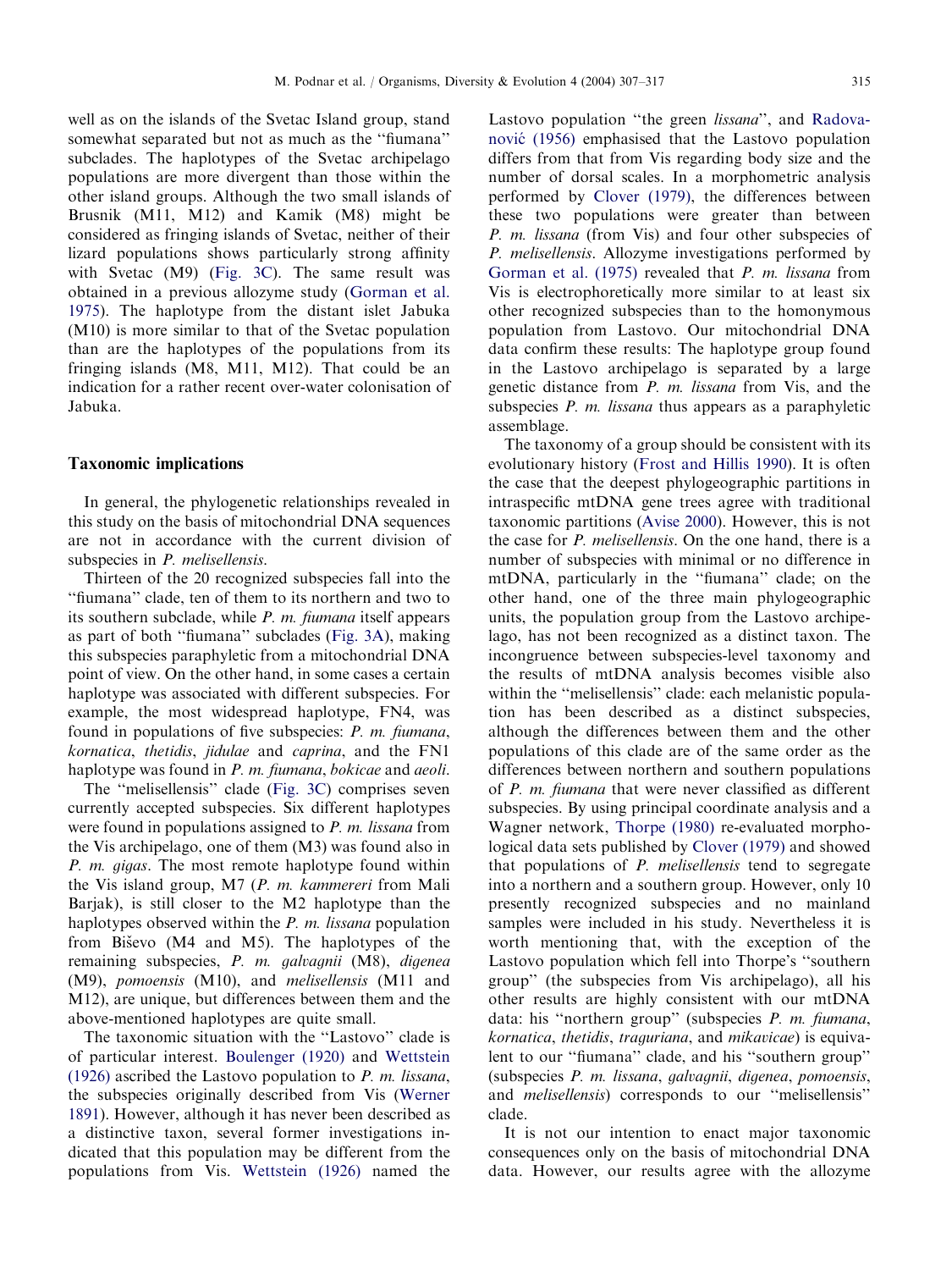<span id="page-9-0"></span>elecrophoretic data published by Gorman et al. (1975), as well as with morphological analysis ([Thorpe 1980\)](#page-10-0), and contradict the current subspecific division in the species. This is not surprising because: (1) most of the subspecies have been described on the basis of very small samples and considering only few characters, and (2) the characteristics of island subspecies have never been compared with those of the mainland populations (P. m. fiumana). Therefore, it is obvious that most of the 20 currently accepted subspecies cannot be regarded as real phylogenetic units. Considering the phylogeographic structure and the fact that most of the presently accepted subspecies seem to represent not more than local varieties, our opinion is that the evolutionary history of *P. melisellensis* would most appropriately be described by recognizing only three taxonomic units corresponding to the three main clades (''fiumana'', "Lastovo", "melisellensis"). Clades on that level of differentiation are often established as species according to an evolutionary species concept. In the present case the population groups are in fact separated (by sea channels), but there is no sign that they are reproductively isolated as well. Therefore, we prefer a more conservative concept of only one species with three subspecies for all taxa assigned to *P. melisellensis* today. According to this concept, all subspecies within the ''fiumana'' group (P. m. fiumana, bokicae, aeoli, kornatica, thetidis, jiduale, caprina, plutonis, traguriana, mikavicae, lupa, gigantea, and curzolensis) should be placed in synonymy with P. m. fiumana. Similarly, all subspecies of the "melisellensis" group (P. m. lissana, kammereri, gigas, galvagnii, digenea, pomoensis, and melisellensis) should be synonymized with P. m. melisellensis. Concerning the populations of the Lastovo archipelago there is still a controversy between morphological ([Thorpe 1980](#page-10-0)) and molecular data (Gorman 1975; present study). Therefore, a critical morphometric analysis should be performed prior to the description of a third subspecies for the populations of the ''Lastovo'' group.

## Acknowledgements

We thank E. Kletečki, I. Grbac and B. Lazar for help in obtaining samples. The study was partially supported by the Research Fund of the Republic of Croatia, project No. 183005.

## References

- Avise, J.C., 2000. Phylogeography: The History and Formation of Species. Harvard University Press, Cambridge, MA.
- Avise, J.C., Arnold, J., Ball, R.M., Bermingham, E., Lamb, T., Neigel, J.E., Reeb, C.A., Saunders, N.C., 1987. Intraspe-

cific phylogeography: the mitochondrial DNA bridge between population genetics and systematics. Annu. Rev. Ecol. Syst. 18, 489–522.

- Beckman, K.B., Smith, M.F., Orrego, C., 1993. Purification of mitochondrial DNA with Wizard $T^M$  minipreps DNA purification system. Promega Notes Mag. 43, 10.
- Boulenger, G.A., 1920. Monograph of the Lacertidae, vol. 1. Trustees British Museum, London.
- Camin, J.H., Sokal, R.R., 1965. A method for deducing branching sequences in phylogeny. Evolution 19, 311–326.
- Clement, M., Posada, D., Crandall, K.A., 2000. TCS: a computer program to estimate gene genealogies. Mol. Ecol. 9, 1657–1660.
- Clover, R.C., 1979. Phenetic relationships among populations of Podarcis sicula and P. melisellensis (Sauria: Lacertidae) from islands in the Adriatic Sea. Syst. Zool. 28, 284–298.
- De Giuli, C., Masini, F., Valleri, G., 1987. Paleogeographic evolution of the Adriatic area since Oligocene to Pleistocene. Riv. It. Paleont. Strat. 93, 109–126.
- Frost, D.R., Hillis, D.M., 1990. Species in concept and practice: herpetological considerations. Herpetologica 46, 87–104.
- Gorman, G.C., Soulé, M., Yang, S.Y., Nevo, E., 1975. Evolutionary genetics of insular Adriatic lizards. Evolution 29, 52–71.
- Hydrographic Institute of the Republic of Croatia, 1994. Bathymetric Map of Adriatic Sea (1:1.000.000), Split.
- Kimura, M., 1980. A simple method for estimating evolutionary rates of base substitutions through comparative studies of nucleotide sequences. J. Mol. Evol. 16, 111–120.
- Kumar, S., Tamura, K., Jakobsen, I.B., Nei, M., 2001. MEGA2: molecular evolutionary genetics analysis software. Bioinformatics 17, 1244–1245.
- Lin, S.M., Chen, C.A., Lue, K.Y., 2002. Molecular phylogeny and biogeography of the grass lizards genus Takydromus (Reptilia: Lacertidae) of East Asia. Mol. Phylogen. Evol. 22, 276–288.
- Paulo, O.S., Dias, C., Bruford, M.W., Jordan, W.C., Nichols, R.A., 2001. The persistence of Pliocene populations through the Pleistocene climatic cycles: evidence from the phylogeography of an Iberian lizard. Proc. R. Soc. Lond. Ser. B, Biol. Sci. 268, 1625–1630.
- Radovanović, M., 1956. Rassenbildung bei den Eidechsen auf adriatischen Inseln. Denkschr. Oesterr. Akad. Wiss., Wien, Math.-Naturwiss. Kl. 110, 1–82.
- Saitou, N., Nei, M., 1987. The neighbor-joining method: a new method for reconstructing phylogenetic trees. Mol. Biol. Evol. 4, 406–425.
- Sambrook, J., Fritsch, E.F., Maniatis, T., 1989. Molecular Cloning. A Laboratory Manual, second ed. Cold Spring Harbor Laboratory Press.
- Swofford, D.L., 2002. PAUP\*: Phylogenetic Analysis Using Parsimony (\*and other Methods). Version 4. Sinauer Associates, Sunderland, MA.
- Swofford, D.L., Olsen, G.J., Waddell, P.J., Hillis, D.M., 1996. Phylogenetic inference. In: Hillis, D.M., Moritz, C., Mable, B.K. (Eds.), Molecular Systematics. Sinauer, Sunderland, MA, pp. 407–514.
- Templeton, A.R., Crandall, K.A., Sing, C.F., 1992. A cladistic analysis of phenotypic associations with haplotypes